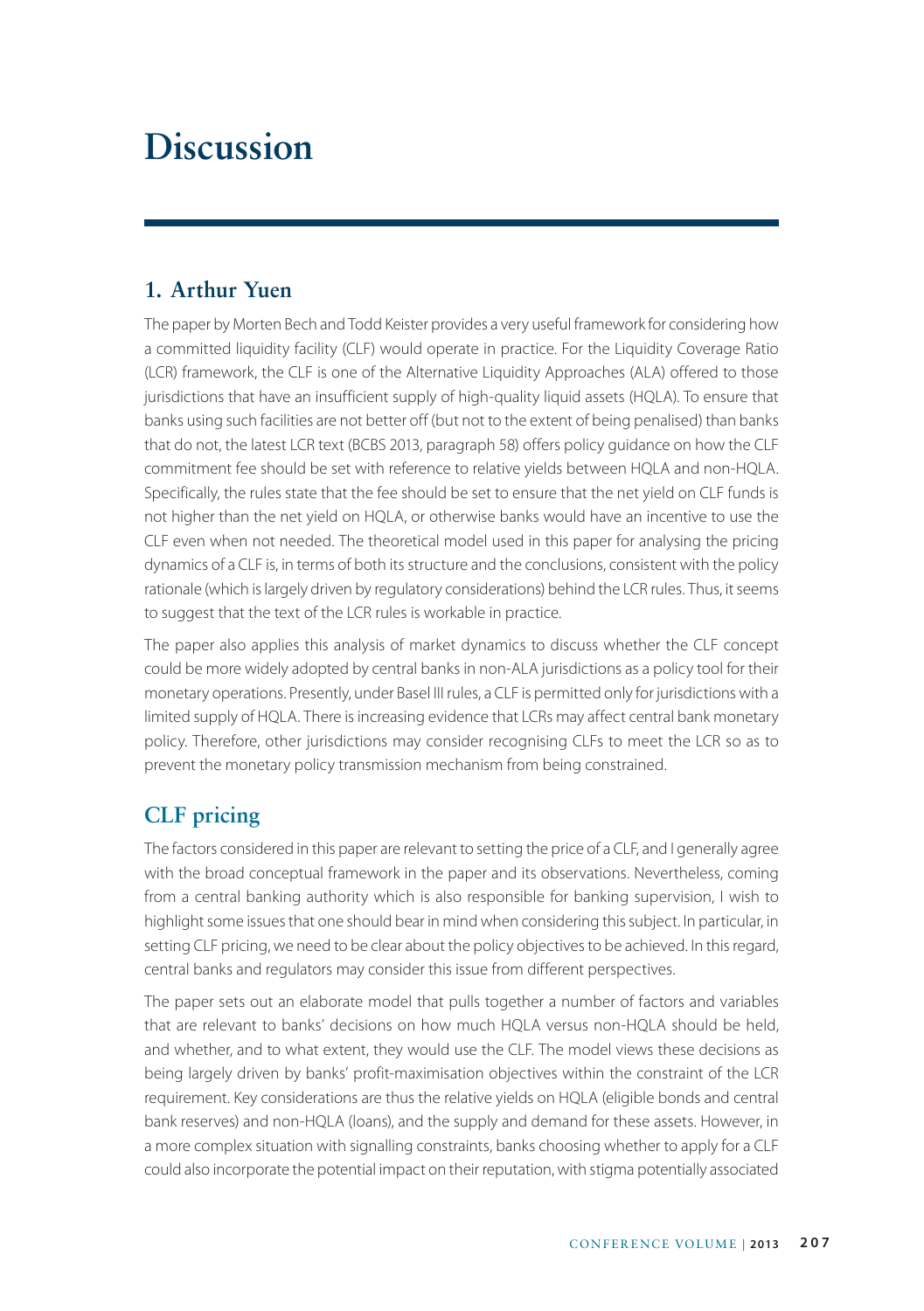#### DISCUSSION

with using a CLF. From the viewpoint of Hong Kong banks, a CLF would not be problematic in positive states of the world, but banks are concerned that during stress periods the market may look on CLF holders with a bias. Ultimately, these non-price factors could substantially affect whether firms use CLFs and the degree to which they use them.

In considering optimal pricing of the CLF, it is also important to be clear about the policy objective in mind. Commercial banks, central banks and regulators may each have a different view of the appropriate price of a CLF. For regulators, conservative pricing of the CLF may be preferred so as not to defeat the purpose of the LCR as a tool to ensure banks self-insure against liquidity risk. That is, pricing should discourage commercial banks from relying on central banks for day-to-day liquidity management (a lender of 'first', rather than 'last' resort). By comparison, for central banks there will generally be a desire to ensure that LCRs do not unnecessarily constrain the control of interest rates and monetary policy transmission. Higher pricing of the CLF would discourage banks from using a CLF when not strictly necessary, but would defeat the purpose of the CLF if prices were so high that no firm chose to use it.

## **Operation of the CLF under the LCR**

Another important observation of the paper is related to what policymakers may consider when operationalising the CLF under the LCR. The paper suggests that the fee set on the CLF always equalises the yield spread between HQLA and non-HQLA assets. The market dynamics for this result are not difficult to understand: as long as the fee is less than the price premium on HQLA, commercial banks will substitute into the CLF; the demand for HQLA will consequently fall, reducing the yield spread until it equals the cost of the CLF. While this is how the market dynamics should work, paragraph 58 of the LCR rules states that a central bank should price the CLF to preclude any net yield advantage from using the CLF (see BCBS (2013)). From my interpretation, this is an *ex ante* requirement. Assuming market dynamics ultimately bring the yield spread between HQLA and non-HQLA back to the CLF pricing level in practice, we need to be very careful to oppose any argument that the specific LCR policy objectives outlined in paragraph 58 are met simply by CLF pricing ultimately being equal to the yield spread on an *ex post* basis.

In jurisdictions where the supply of HQLA is not an issue, the yield spread between HQLA and non-HQLA is equally relevant. Moreover, the stigma associated with using the CLF may be more prominent. A commercial bank relying habitually upon these facilities for meeting liquidity requirements sends a particularly negative signal when it is known that there is a sufficient supply of HQLA in the market. The stigma issue could thus become particularly relevant in times of stress, so the design of the CLF would be particularly important in order to avoid this issue. In these non-ALA jurisdictions, there is a strong prudential case to price the CLF in a slightly more penal manner in order to reduce its attractiveness. The incentive for commercial banks to use CLFs strategically in a non-ALA environment is much higher than in an ALA environment; hence more caution is needed in pricing.

### **Regulatory issues and challenges**

There are other regulatory issues and challenges that affect the operation of a CLF under the LCR. For example: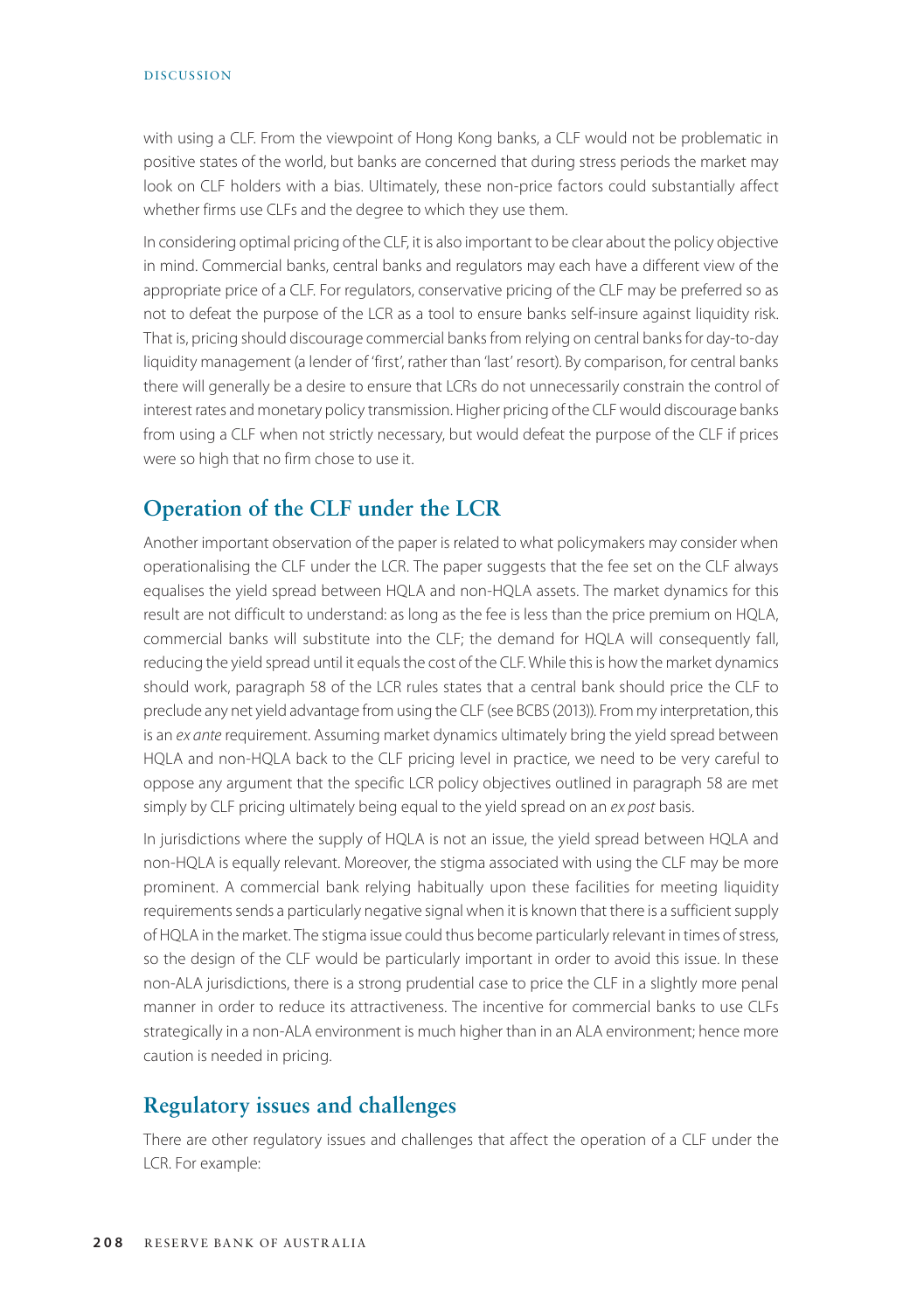- **•** Designing the terms and structure of a CLF appropriately to guard against moral hazard and address stigma issues.
- **•** The need for regulatory constraints on a CLF, for example collateral policy and scope of recognition under the LCR, rather than pricing only.
- **•** The extent of international harmonisation of the CLF structure, noting that full standardisation is impractical but divergence in policy will create level playing field issues.
- **•** Operating a CLF differently in normal and stressed states, which further requires clearly defining such periods.
- **•** The effect of a CLF on the operation of other central bank facilities such as emergency liquidity facilities.

This model structure will provide a good starting point for understanding the pricing issue, but the factors above may be equally if not more important decisions for the central bank, especially in a non-ALA environment. It is also important to conduct further studies on whether there are other factors to include in the analysis.

#### **Reference**

**BCBS (Basel Committee on Banking Supervision) (2013),** *Basel III: The Liquidity Coverage Ratio and Liquidity Risk Monitoring Tools*, Bank for International Settlements, Basel.

### **2. General Discussion**

The paper by Morten Bech and Todd Keister, and Arthur Yuen's discussion, were both the subject of robust discussion. Central to the discussion were a range of questions exploring how the analysis would be affected by incorporating various additional features into the model. One participant asked how the analysis would change under an interest-on-reserves monetary policy framework, where there was no shortage of reserves to meet the LCR. Dr Keister indicated his personal support for such a system if the central bank could supply reserves by purchasing government bonds, noting that in jurisdictions such as Australia the shortage of HQLA would still bind. A second participant noted that the penalty for breaking the LCR was exogenous in the model, and asked whether this could be treated as another policy instrument. Dr Keister clarified that in the current model the penalty came from the fact that banks were forced to borrow at the discount window to meet the LCR, but that penalty could be separately identified in a more detailed model.

Another participant suggested that in practice banks would prefer to hold bonds rather than reserves to meet a HQLA requirement, because bonds could be used for other purposes, including repo. They also noted that bonds generally attracted a premium, and asked if they would attract a higher yield than reserves in the model's equilibrium. Dr Keister responded that, given the quantity of reserves was set by the central bank, prices would adjust so that banks were indifferent at the margin between holding bonds and reserves. He also agreed that the bond yield would be higher in equilibrium, but noted that the spread would be negligible when banks rely on the central bank to create a large volume of reserves to meet their LCR requirements. Dr Bech concurred,